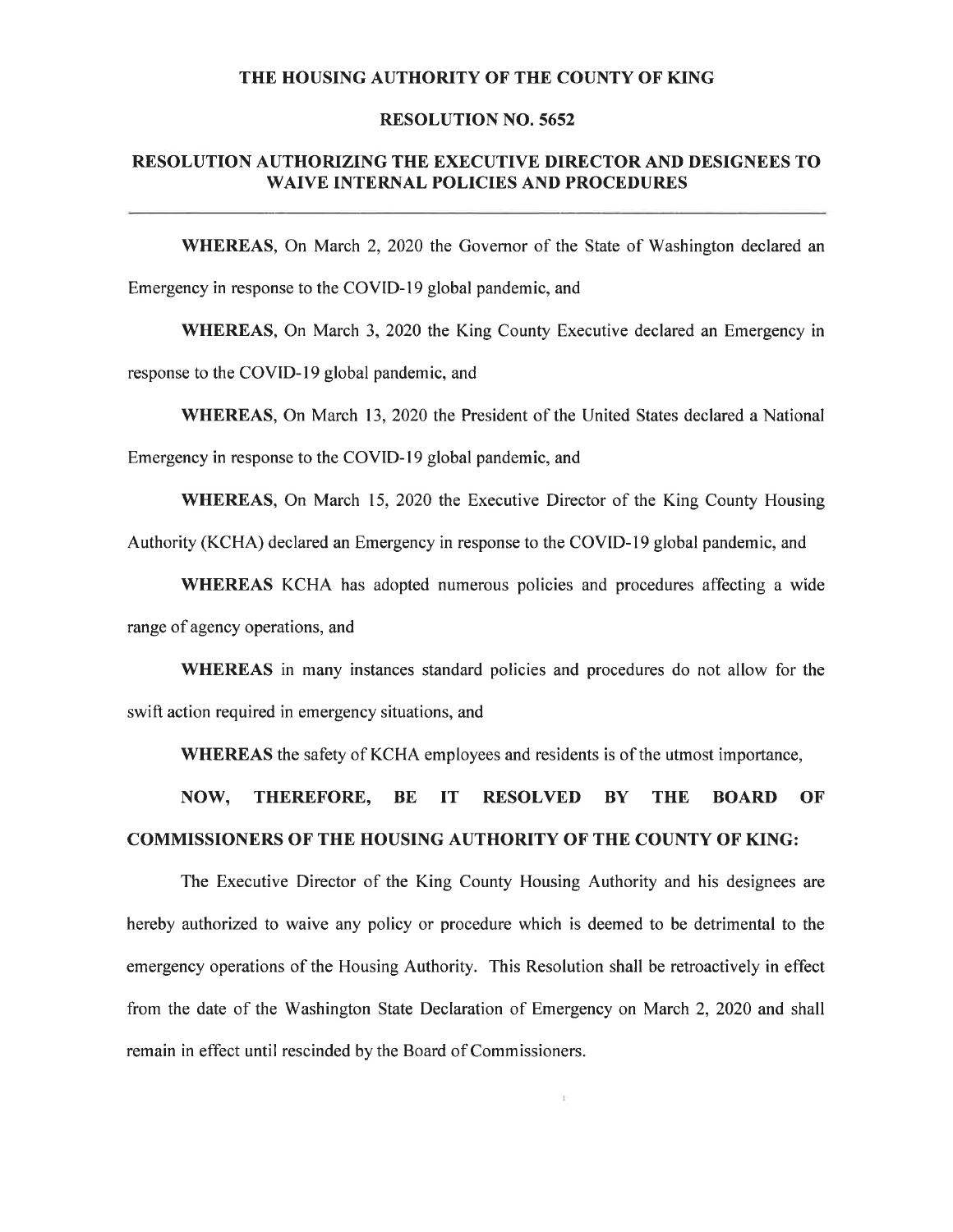ADOPTED AT THE SPECIAL MEETING OF THE BOARD OF COMMISSIONERS OF THE HOUSING AUTHORITY OF THE COUNTY OF KING THIS 23rd DAY OF MARCH, 2020.

THE HOUSING AUTHORITY OF THE **COUNTY OF KING, WASHINGTON** 

mo DOUGLAS J. BARNES, Chair

**Board of Commissioners** 

**STEPHEN J. NORMAN** Secretary-Treasurer